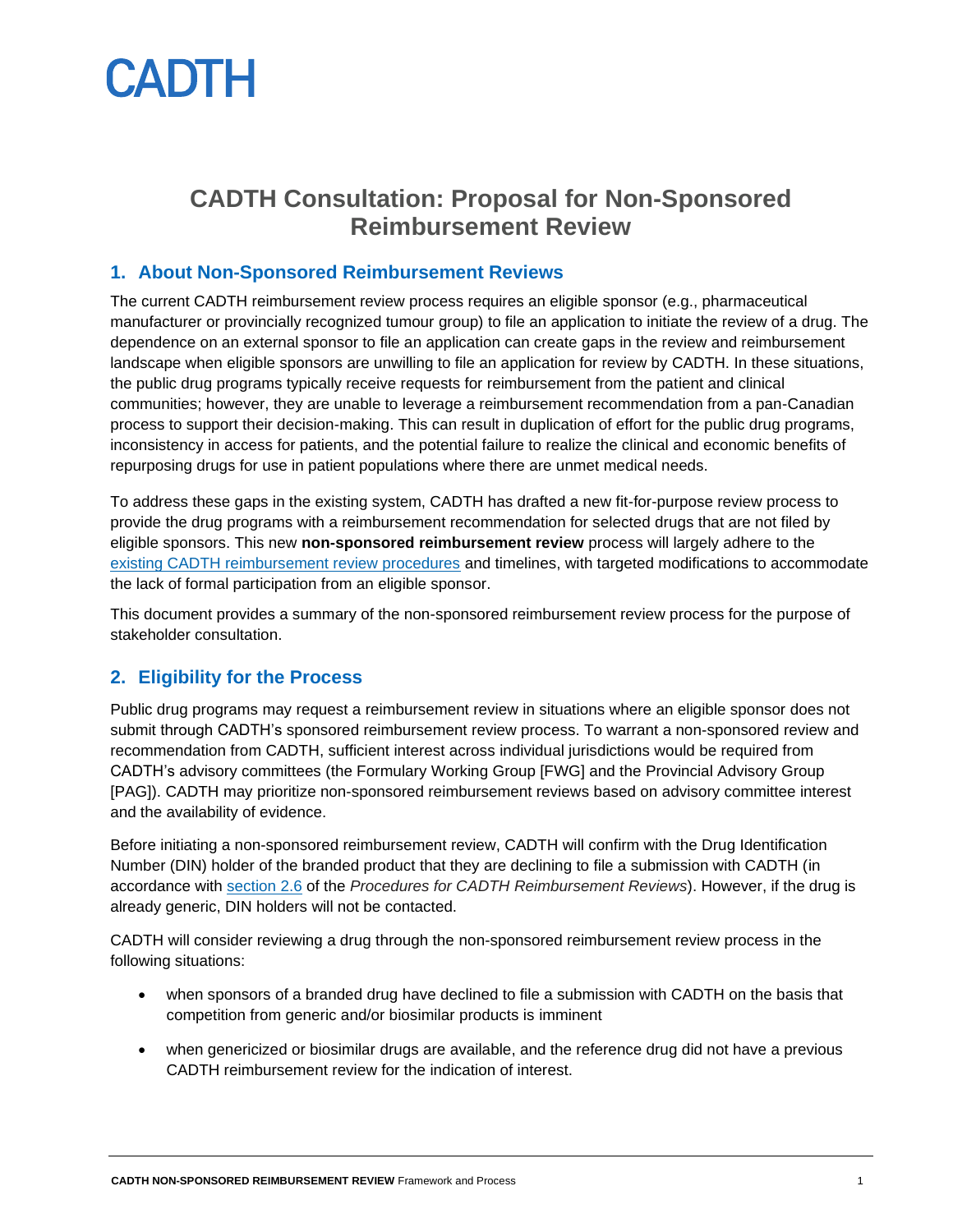# CADTH

For clinical indications for which a pharmaceutical manufacturer has not applied for a Health Canada Notice of Compliance (i.e., off-label use), drugs will be eligible when:

- there is evidence of use of the drug for the condition of interest in Canadian clinical practice (e.g., integration of the drug into clinical practice guidelines, consultations with clinical specialists)
- clinical data are available for the indication of interest to permit CADTH and the expert committees to evaluate the effectiveness of the drug
- approval for use of the drug for the indication of interest has been issued by other regulatory authorities (e.g., US FDA or the European Medicines Agency)
- there are existing international health technology assessment recommendations in favour of reimbursement.

# **3. Stakeholder Engagement**

Once a non-sponsored reimbursement review is initiated, CADTH will publicly post notice for stakeholder feedback. The posting will contain a description of the drug under review, the indication(s), and the research protocol to be conducted by CADTH.

#### **3.1 Patient Engagement**

Open calls for patient input will be solicited, utilized, and posted in accordance with [section 6.2](https://www.cadth.ca/sites/default/files/Drug_Review_Process/CADTH_Drug_Reimbursement_Review_Procedures.pdf) of the sponsored reimbursement review procedures. Patient groups will have 35 business days from the posting date to provide feedback on the submission under review. Patient groups and other stakeholders will have 10 business days to review the draft recommendation and provide feedback in accordance with [section 9.4.2](https://www.cadth.ca/sites/default/files/Drug_Review_Process/CADTH_Drug_Reimbursement_Review_Procedures.pdf) of the *Procedures for CADTH Reimbursement Reviews*.

#### **3.2 Clinician Engagement**

Groups or associations of health care professionals will have 35 business days (from the posting date) for preparing and submitting their input. Clinician group input will be solicited, utilized, and posted in accordance with [section 6.3](https://www.cadth.ca/sites/default/files/Drug_Review_Process/CADTH_Drug_Reimbursement_Review_Procedures.pdf) of the sponsored reimbursement review procedures. Groups or associations of health care professionals and other stakeholders will have 10 business days to review the draft recommendation and provide feedback in accordance with [section 9.4.2](https://www.cadth.ca/sites/default/files/Drug_Review_Process/CADTH_Drug_Reimbursement_Review_Procedures.pdf) of the *Procedures for CADTH Reimbursement Reviews*.

#### **3.3 Drug Program Engagement**

When a non-sponsored reimbursement review is initiated, a lead jurisdiction will be tasked with detailing potential implementation issues to be discussed and finalized with other members of the advisory committee (FWG and PAG). The summary of implementation issues will be presented by the lead jurisdiction (or designate) to the expert review committee. The draft recommendation will be discussed with FWG and PAG to collate and finalize their feedback.

# **3.4 Industry Engagement**

As the review is initiated by public drug programs, no documentation will be required from a sponsor, although additional information provided from sponsors may be considered. For the non-sponsored reimbursement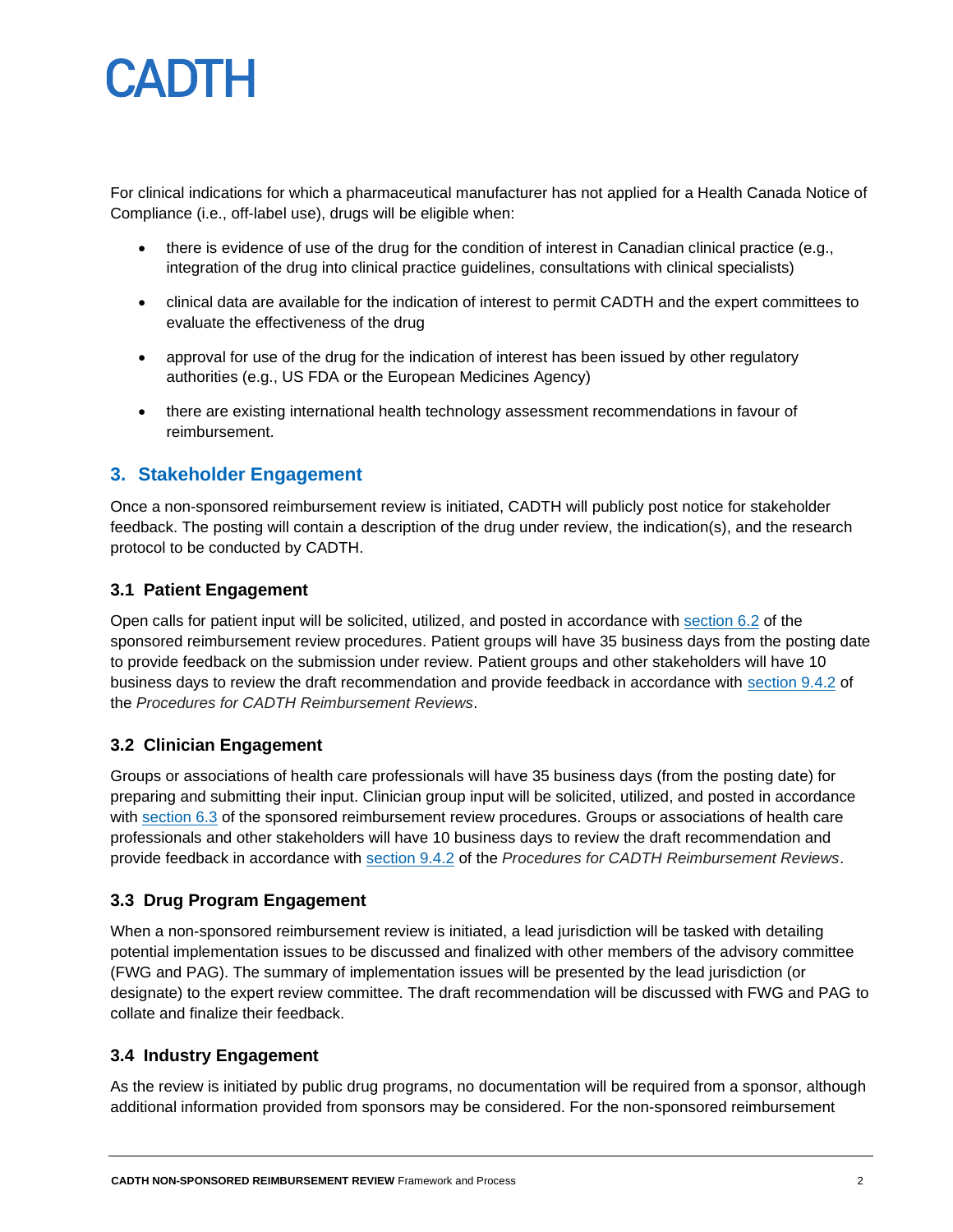

review process, industry refers to all current and future DIN holders (including manufacturers of generic or biosimilar drugs). Industry will have 35 business days from the posting date to provide feedback on the nonsponsored submission under review. Industry will also have 10 business days to review the draft recommendation and provide feedback in accordance with [section 9.4.2](https://www.cadth.ca/sites/default/files/Drug_Review_Process/CADTH_Drug_Reimbursement_Review_Procedures.pdf) of the *Procedures for CADTH Reimbursement Reviews*. As the reimbursement reviews are not sponsored, input from industry manufacturers is not required.

# **3.5 Clinician Expert**

CADTH review teams will include at least 1 clinical specialist with expertise in the diagnosis and management of the condition for which the drug is indicated. The expert(s) will be involved in all phases of the review process in accordance with [section 6.3.2](https://www.cadth.ca/sites/default/files/Drug_Review_Process/CADTH_Drug_Reimbursement_Review_Procedures.pdf) of the *Procedures for CADTH Reimbursement Reviews*.

### **4. Review Procedure**

The review procedure will primarily follow the sponsored reimbursement review procedure (in accordance with [section 8\)](https://www.cadth.ca/sites/default/files/Drug_Review_Process/CADTH_Drug_Reimbursement_Review_Procedures.pdf), with some minor amendments as outlined in in the following.

#### **4.1 Clinical Review**

The clinical review process will be completed in accordance with CADTH's standard review process with the following revisions to accommodate the absence of a sponsor:

- DIN holders will not have the opportunity to review and comment on the draft CADTH clinical review report before the expert review committee.
- DIN holders will not have the opportunity to review and request the redaction of any information in the clinical report before it is posted on the CADTH website.

#### **4.2 Economic Review**

In the absence of an application filed by a sponsor, CADTH will not have access to an economic model for the drug under review. As such, the following revised approaches will be considered:

- a comparison of the costs of the drug under review and appropriate comparators
- a pan-Canadian budget impact analysis developed by CADTH.

In the absence of a sponsor, DIN holders will not have the opportunity to review and comment on the draft CADTH economic report before the expert review committee. If additional information from outside the public domain is provided by a sponsor, CADTH will not provide an opportunity to review and request redactions before posting on the CADTH website.

#### **5. Recommendation Procedure**

The output from the non-sponsored reimbursement review process will be a recommendation from one of CADTH's drug expert committees (i.e., the Canadian Drug Expert Committee [CDEC] or the pan-Canadian Oncology Drug Review Expert Review Committee [pERC]). CADTH recommendations from the non-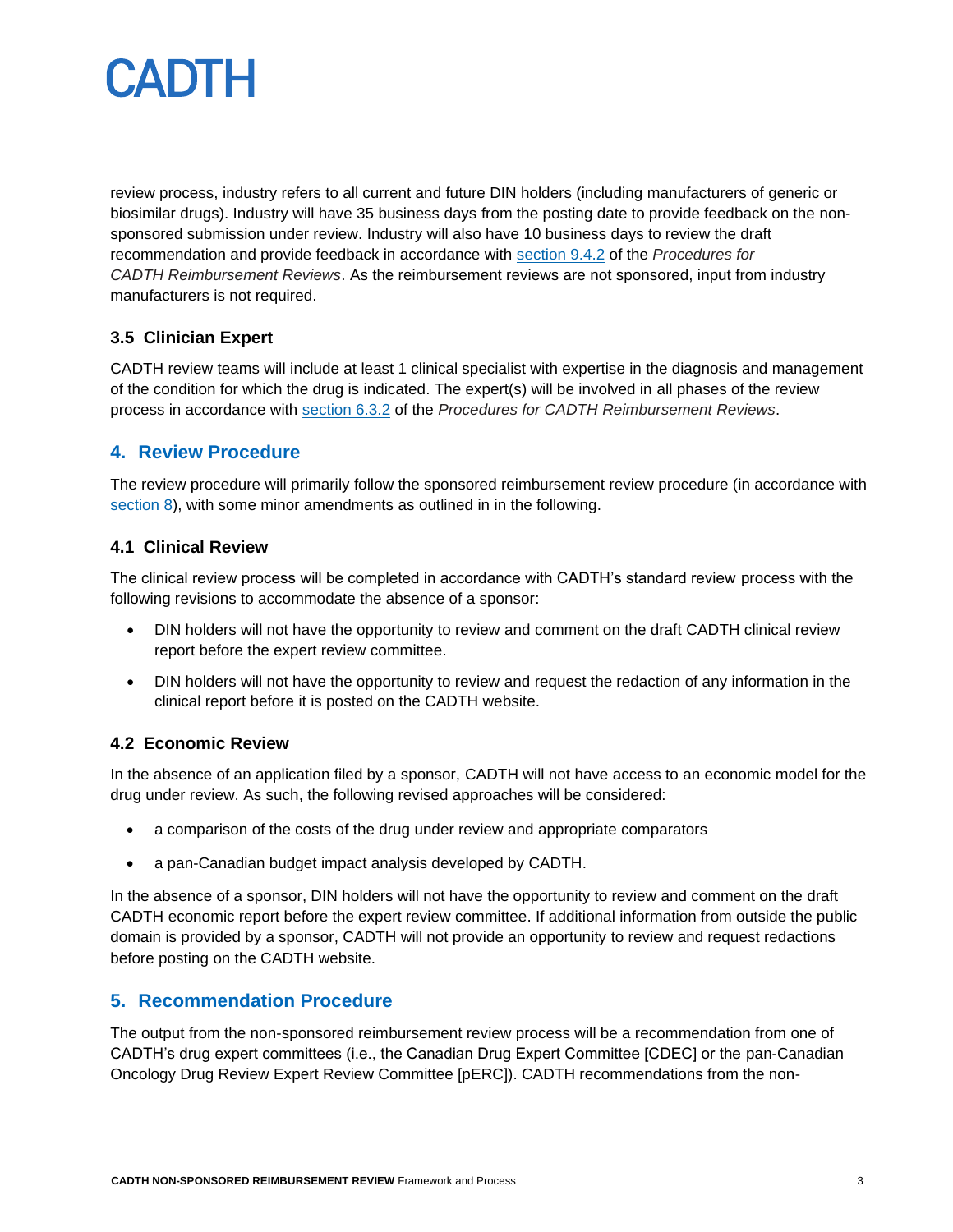

sponsored reimbursement review process may be issued based on the active substance to accommodate scenarios where there are or will be multiple DIN holders.

#### **5.1 Deliberative Processes and Recommendation Framework**

The expert committees will apply the deliberative processes and recommendation framework described in the *Procedures for CADTH Reimbursement Reviews* (in accordance with [section 9\)](https://www.cadth.ca/sites/default/files/Drug_Review_Process/CADTH_Drug_Reimbursement_Review_Procedures.pdf).

#### **5.2 Draft Recommendations**

In accordance with the process described in the *Procedures for CADTH Reimbursement Reviews*, draft recommendations will be posted for stakeholder feedback for 10 business days. The drug programs, patient groups, clinician group(s), and DIN holders for the drug under review may provide feedback on the draft recommendation using the applicable CADTH template.

#### **5.3 Reconsideration**

The participating drug programs may file a request for reconsideration of the draft recommendation. In the absence of a sponsor, DIN holders will not have the opportunity to request reconsideration of the draft recommendation; however, their feedback on the draft recommendation may be considered if a reconsideration has been requested by the drug programs.

# **Figure 1: Overview of CADTH's Non-Sponsored Reimbursement Review Process**

The figure depicts the overall process of a non-sponsored reimbursement review from start to completion. Each sequential phase of the review and recommendation procedure is described from left to right.